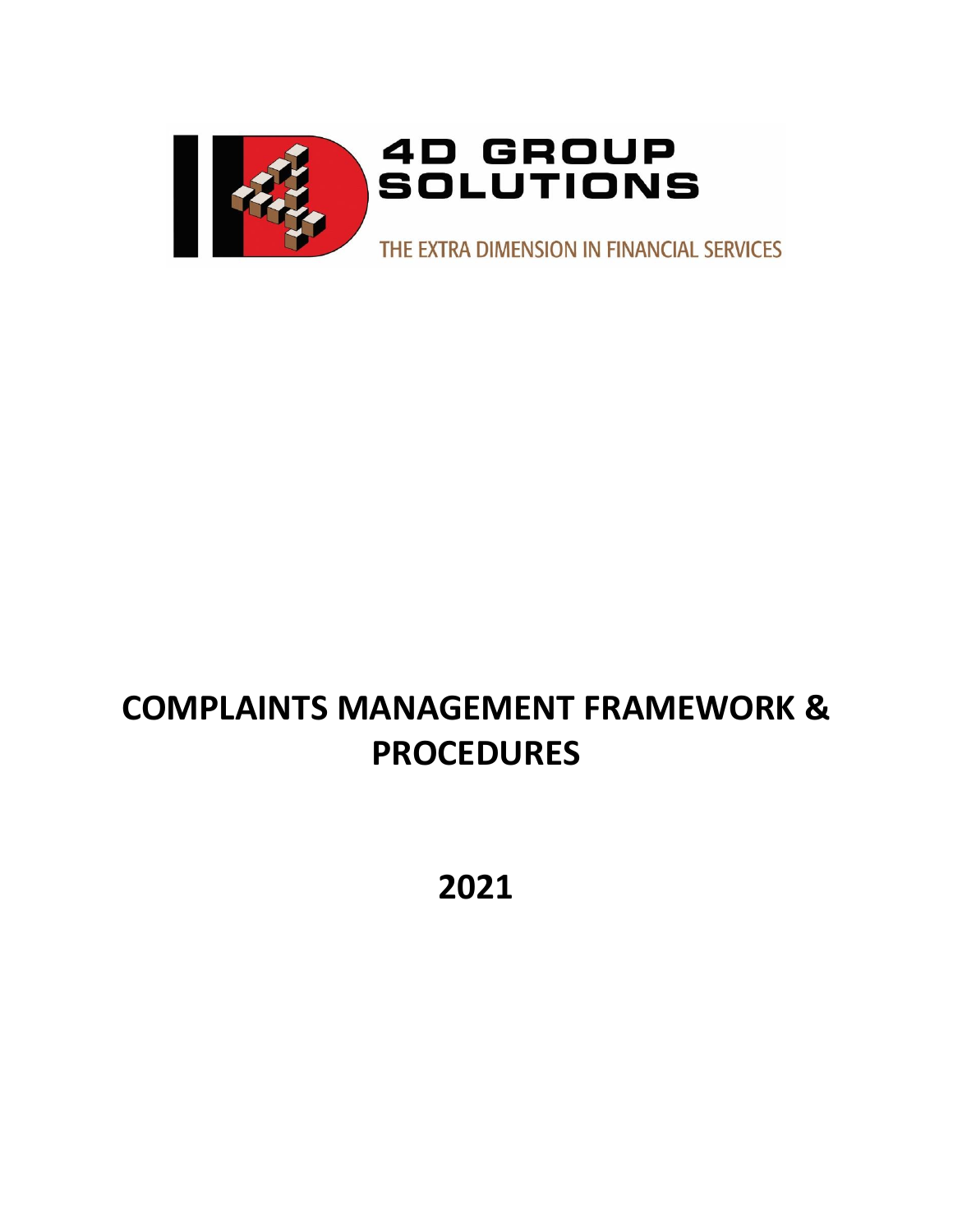## **1. INTRODUCTION**

The Financial Advisory and Intermediary Services ("FAIS Act") and The General Code of Conduct for Authorised FSPs ("GCOC") provides a duty on all Financial Services Providers to establish, maintain and implement an adequate and effective Complaints Management Framework to ensure the effective resolution of Complaints and the fair treatment of Complainants.

This document embodies the **Complaints Management Framework and Procedures** (hereinafter referred to as "**this Policy**") of **4D Group Solutions (Pty) Ltd, FSP 14854** and **4D Group Support (Pty) Ltd, FSP 36555** (hereinafter referred to as "**the FSP**").

The objective of this Policy is to ensure that Clients are provided with the best possible Complaint resolution service and to align the actions of the employees and Representatives of the FSP with the prescriptions of the relevant legislation in the Financial Services Industry, as regulated by the Financial Sector Conduct Authority ("FSCA"). It serves to guide the manner in which Complaints are handled and formalise the processes to effectively, fairly and promptly resolve Complaints.

The FSP is committed to deliver services of the highest quality with a strong focus on Client satisfaction that is in alignment with Treating Customers Fairly ("TCF") and to treat all Complainants with respect. This Policy will be binding on all employees and Representatives of the FSP, and they should abide by the provision thereof and pledge their cooperation and commitment.

# **2. DEFINITIONS**

Unless the context clearly indicates otherwise, the following definitions shall have the meanings for purposes of this Policy:

"**Client**" means the Funeral Services Provider or Group (also authorised Financial Services Providers) who has entered into a Business Relationship with the FSP including all its policyholders and members;

"**Client query**" is a request to the FSP or the FSP's product provider (Insurer) by or on behalf of a Client –

- − for information regarding the FSP's financial products, financial services, or related processes, **or**
- to carry out a transaction or action in relation to any such product or service.

"**Complainant**" is a person who submits a Complaint and includes a -

- − Client;
- − person nominated as the person in respect of whom a product provider (Insurer) should meet financial product benefits or that persons' successor in title;
- person whose life is insured under a financial product that is an insurance policy;
- person that pays a premium or an investment amount in respect of a financial product;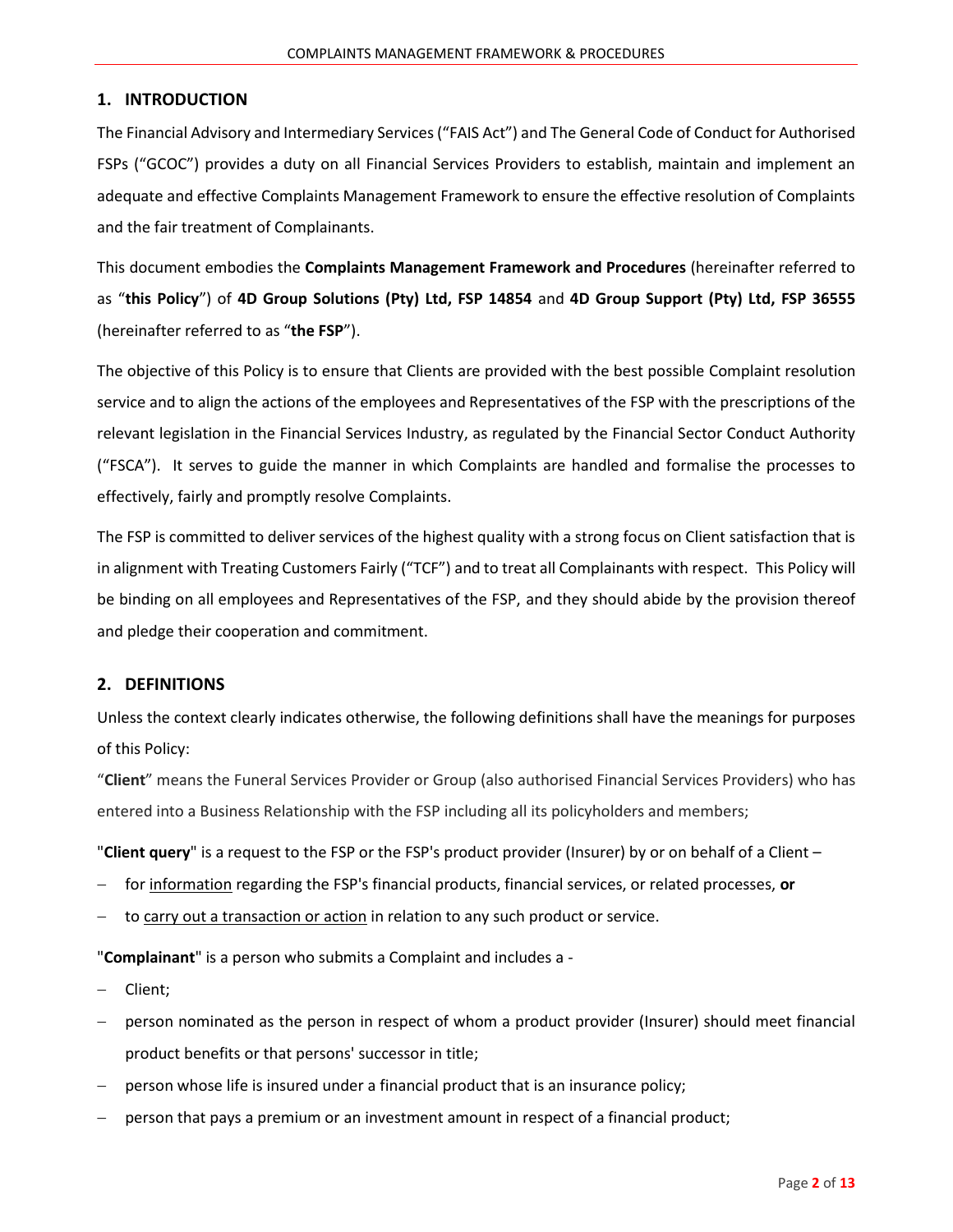- member of a pension fund, friendly society, medical scheme, or group scheme;
- − person whose dissatisfaction relates to the approach, solicitation marketing or advertising material or an advertisement in respect of a financial product, financial service, or related service of the FSP,

who has a direct interest in the agreement, financial product, or financial service to which the complaint relates, or a person acting on behalf of a person referred to above;

"**Complaint**" is an expression of dissatisfaction by a person to the FSP or the FSP's product provider (Insurer) relating to a financial product or financial service provided or offered by the FSP which indicates or alleges, regardless of whether such an expression of dissatisfaction is submitted together with or in relation to a C**lient query**, that the FSP or its product provider (Insurer) –

- has contravened or failed to comply with an agreement, a law, a rule, or a code of conduct which is binding on the FSP or to which it subscribes;
- − whose maladministration or wilful or negligent action or failure to act, has caused the person harm, prejudice, distress, or substantial inconvenience; or
- has treated the person unfairly.

"**Compensation payment**" is a payment, whether in monetary form or in the form of a benefit or service, by or on behalf of the FSP to a Complainant to compensate the Complainant for a proven or estimated financial loss incurred as a result of the FSP's contravention, non-compliance, action, failure to act, or unfair treatment forming the basis of the Complaint, where the FSP accepts liability for having caused the loss concerned, but excludes any -

- − **goodwill** payment;
- payment contractually due to the Complainant in terms of the financial product or financial service concerned; or
- refund of an amount paid by or on behalf of the Complainant where such payment was not contractually due.

"**Goodwill payment**" is a payment, whether in monetary form or in the form of a benefit or service, by or on behalf of the FSP to a Complainant as an expression of goodwill aimed at resolving a Complaint, where the FSP does not accept liability for any financial loss to the Complainant as a result of the matter complained about.

"**Rejected**" means that a Complaint has not been **upheld** and the FSP regards the Complaint as finalised after advising the Complainant that it does not intend to take any further action to resolve the Complaint and includes Complaints regarded by the FSP –

- as unjustified or invalid; or
- − where the Complainant does not accept or respond to the FSP's proposals to resolve the Complaint.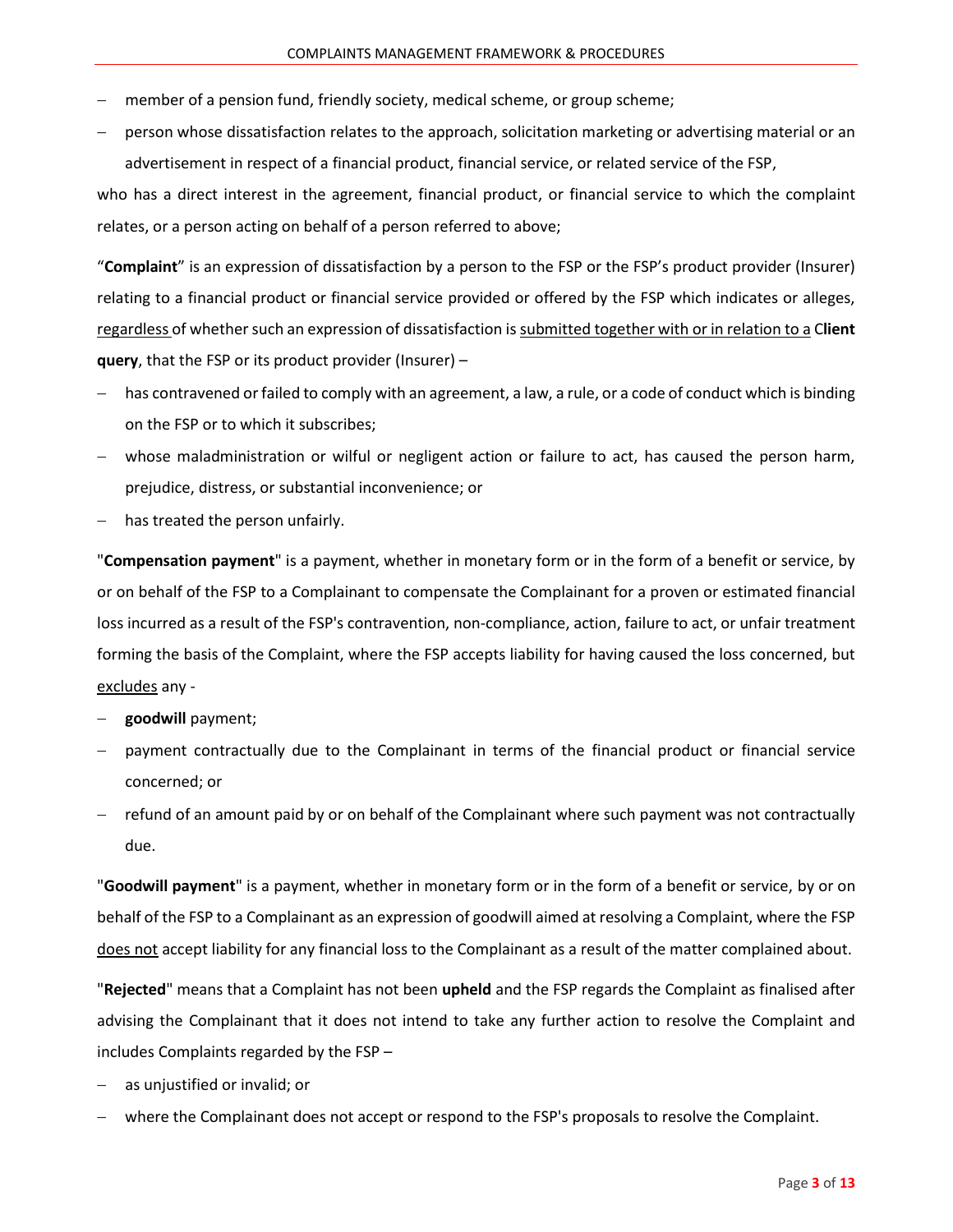"**Reportable complaint**'' is any Complaint other than a Complaint that has been -

- **upheld** immediately by the person who initially received the Complaint;
- − **upheld** within the FSP's ordinary processes for handling **Client queries** in relation to the type of financial product or financial service complained about, provided that such process does not take more than 5 (five) business days from the date the Complaint is received; or
- submitted to or brought to the attention of the FSP in such a manner that the FSP does not have a reasonable opportunity to record such details of the Complaint as may be prescribed in relation to Reportable Complaints.

"**Representative**" of the FSP, includes all employed Representatives (Natural Persons), as well as the contracted Juristic Representatives (Legal Persons) who are mandated to render financial services on its behalf.

"**Upheld**" means that a Complaint has been finalised wholly or partially in favour of the Complainant and that:

- − the Complainant has explicitly accepted that the matter is fully resolved; or
- − it is reasonable for the FSP to assume that the Complainant has so accepted; and
- − all undertakings made by the FSP to resolve the Complaint
	- $\cdot$  have been met; or
	- the Complainant has explicitly indicated its satisfaction with any arrangements to ensure such undertakings will be met by the FSP within a time acceptable to the Complainant.

# **3. DESCRIPTION AND RESPONSIBILITY OF THE BOARD OF DIRECTORS AND KEY INDIVIDUALS**

#### **Board of directors and Key individuals of the FSP**

- − Theunis Johannes Pieter Ebersohn Director
- − Elizabeth Cornelia Botha Director & Key Individual
- − Jackie Gerber Key Individual
- Julie Loretz Key Individual & Internal Compliance Officer

#### Responsibilities:

The board of directors and Key Individuals of the FSP are responsible for effective Complaints management and must approve and oversee the effectiveness of this Policy and all the processes implemented. They must provide training to all employees and Representatives receive to ensure they understand the processes to be followed in respect of Client Queries or Complaints received.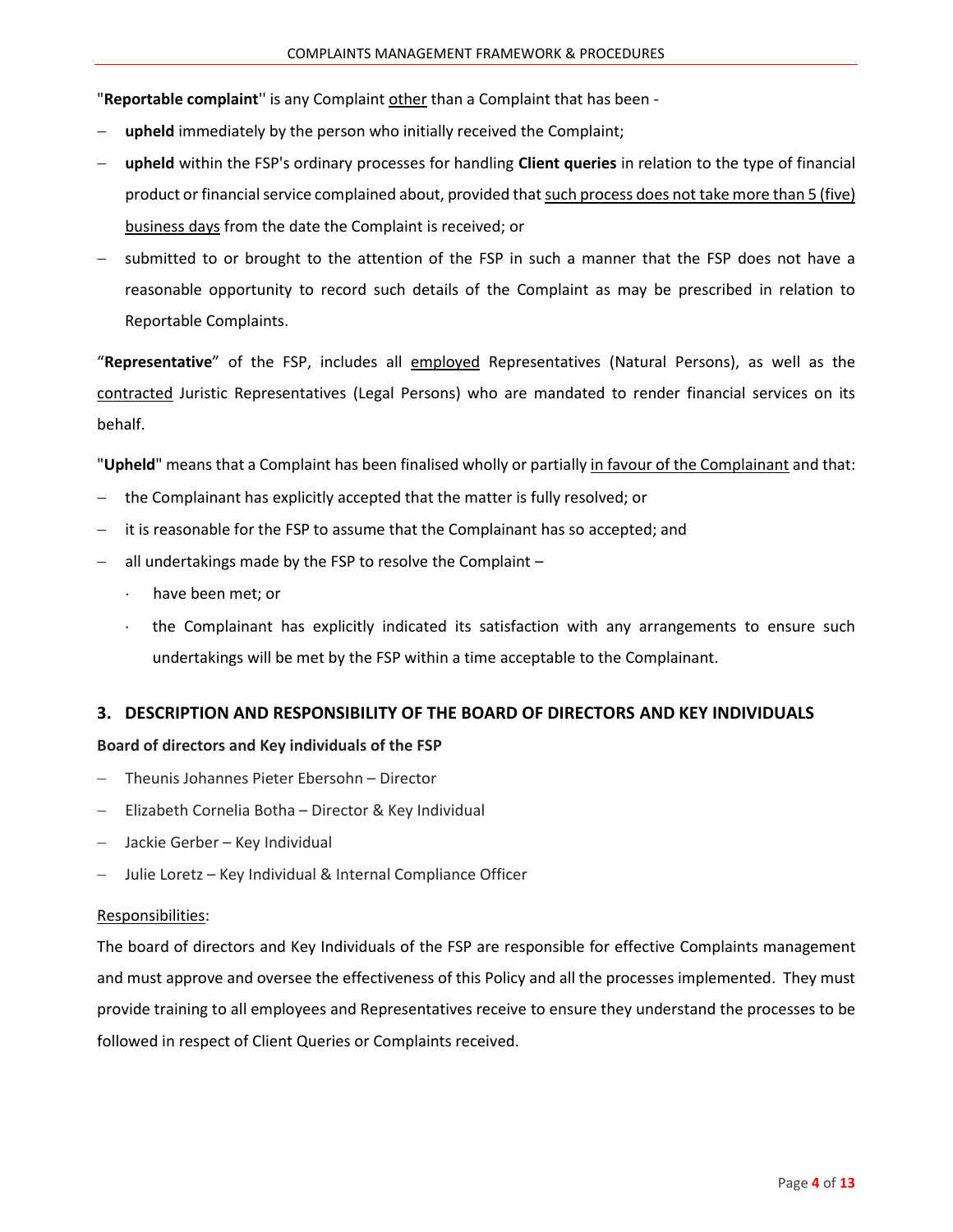#### **Designated Key Individual of the FSP**

Ms. Jackie Gerber Contact no: 061 533 8064 Email: jackie@4d.co.za

She has been appointed by the board of directors to act as the designated Key Individual responsible for effective Complaints management and the implementation of this Policy.

She is adequately trained and has the necessary experience, knowledge and skills in complaints handling, TCF, the subject matter of the Complaints concerned and relevant legal and regulatory matters. She is not subject to any conflict of interest and has the required power to make impartial decisions or recommendations.

#### Responsibilities:

The designated Key Individual will monitor and analyse the aggregated Complaints data and their outcomes to ensure that Complaints are managed properly and in line with the requirements of this Policy.

Any risks and trends identified during the monitoring and analyses process will be reported to the board of directors and Key individuals and based on this information this Policy will be reviewed and updated accordingly. These changes will be documented and communicated to all the employees and Representatives.

#### **External Compliance Officer of the FSP**

Adv. Adriaan van Wyk (CO 6870) Contact no: 072 351 1653 Email: adriaan@horizoncompliance.co.za

#### Responsibilities:

The external Compliance officer has been appointed to act as an impartial functionary should a Complaint not be resolved internally, as part of the Complaints escalation process. He will monitor and review the Complaints management framework and processes on a regular basis and report any shortcomings or changes, if applicable, to the Designated Key Individual.

In the case where the FSP needs to engage with an Ombud in relation to its Complaints, the FSP will rely on his assistance and he also forms part of the process implemented to report Complaints information prescribed by a relevant designated authority, should it be required.

## **4. COMPLAINTS MANAGEMENT MISSION**

This document serves to state the commitment of the FSP in terms of the resolution of Complaints. The FSP views Complaints as a serious issue and all interactions with a Complainant are to be conducted with the highest possible level of courtesy and professionalism.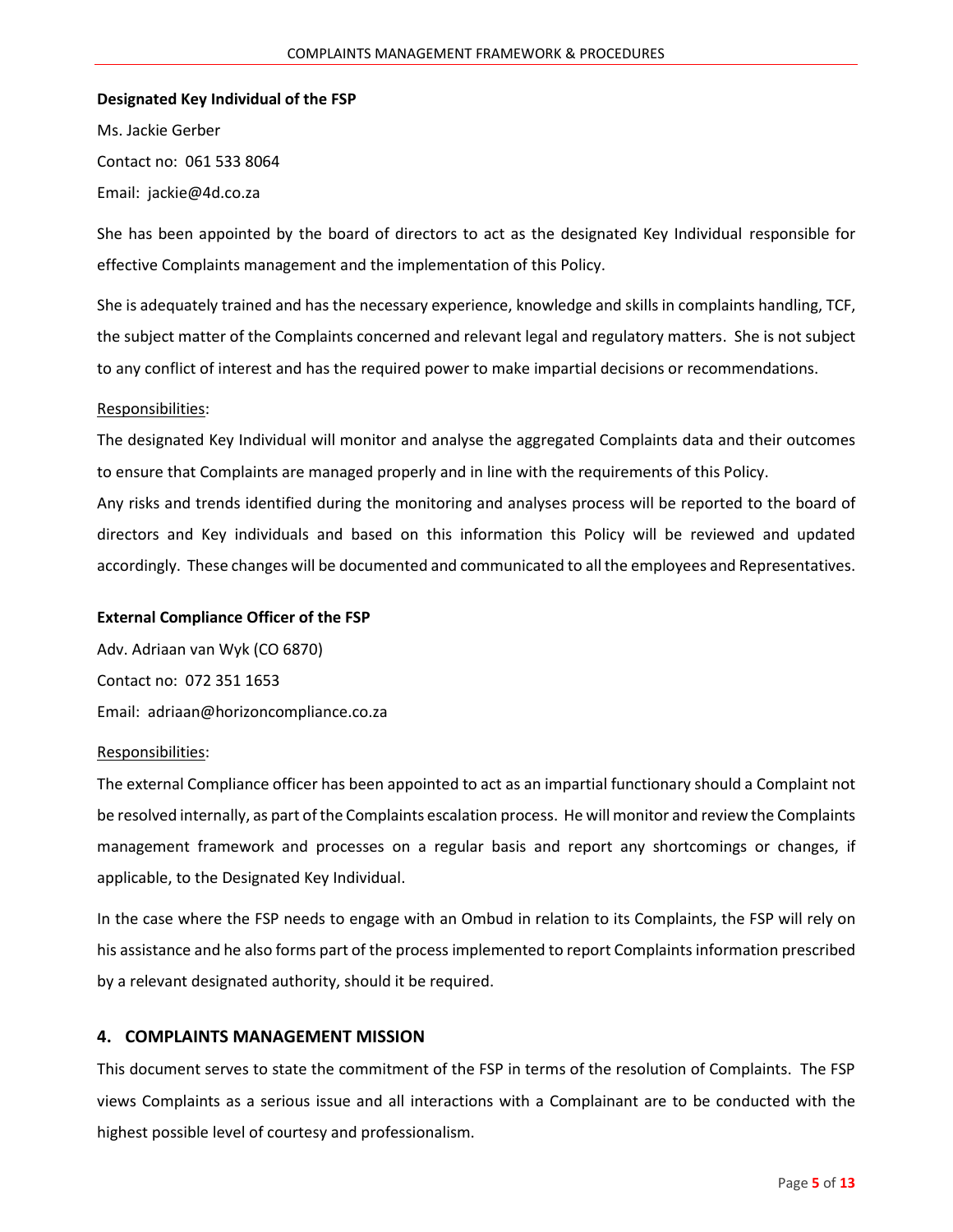The FSP will -

- maintain an effective and comprehensive Complaints Management Framework outlining the procedures that must be followed to ensure prompt resolution of Complaints;
- be transparent in the resolution process to ensure that the Complainant has full knowledge of the procedures for the resolution of the Complaint;
- ensure that these procedures are easily accessible online and at all the offices from where the Representatives render financial services, or through any other channels that are appropriate for the Clients;
- not impose unreasonable barriers to Complainants;
- not impose any charge for a Complainant to make use of the Complaint processes and procedures;
- ensure that all communications with the Complainant are in plain language;
- take all necessary steps to investigate and respond promptly after receipt of the Complaint and recording thereof;
- − address and try to resolve any Complaints received in a timely and fair manner;
- keep the Complainant informed of the progress of the Complaint, causes of any delay in the finalisation of the Complaint and revised timelines, if applicable, as well as the FSP's decision in response to the Complaint;
- furnish comprehensive reasons and provide procedural advice to any further steps which may be available in terms of the Act as well as the contact details of the relevant Ombud or regulatory body in the instances where the Complaint is not resolved to the satisfaction of the Complainant;
- maintain accurate, efficient, and secure records of all Complaints for a period of 5 (five) years;
- have follow-up procedures and implement remedial actions to prevent similar Complaints from occurring and improve services and procedures;
- have appropriate processes in place for engagement with any relevant Ombud or regulatory body in relation to its Complaints;
- maintain open and honest communication and co-operation between itself and any Ombud or regulatory body with whom it deals and endeavour to resolve Complaints before a final determination or ruling is made without impeding or unduly delaying the Complainant's access to an Ombud;
- monitor determinations, publications and guidance issued by any relevant Ombud with a view to identifying failings or risks in the Complaints Management Framework and procedures;
- − review the Complaints Management Framework and procedures regularly.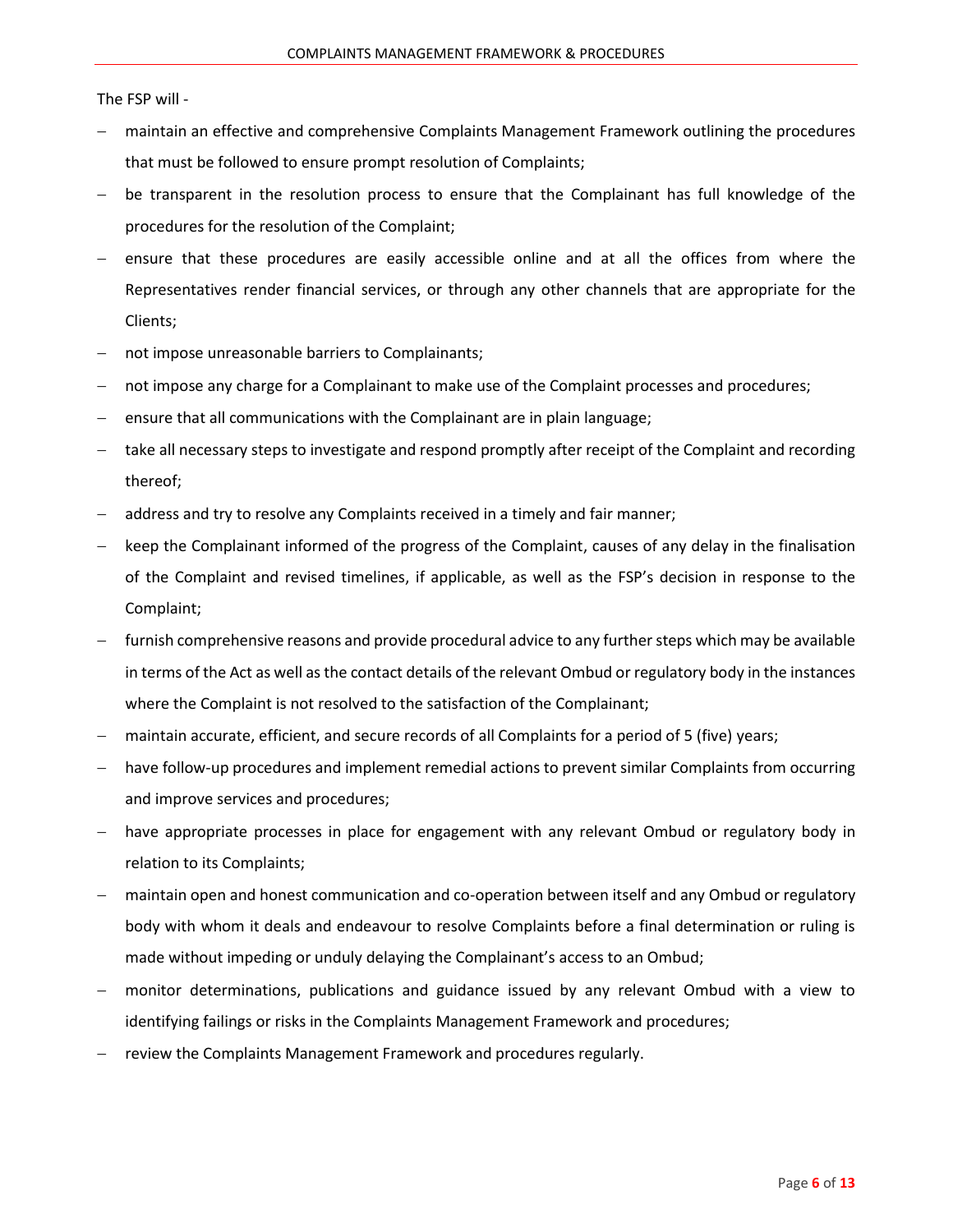## **5. COMPLAINTS PROCEDURE**

A quick and appropriate response must be ensured when a Complaint is lodged and therefore proper procedures must be in place to facilitate the response times and to whom each step will be escalated.

All Complaints will be managed by the Designated Key Individual of the FSP. She will be responsible for ensuring the Complaint is brought to an effective, speedy, and fair resolution.

The primary objective of these procedures is to -

- Resolve the matter at hand;
- − Avoid escalation to the Ombud or litigation;
- Hentify the aspects that led to the Complaint and ensure procedures are improved or established to prevent a reoccurrence.

#### **GENERAL PROCEDURES TO FOLLOW**

Should a Complainant contact the FSP, any of its employees or Representatives, and he / she wishes to complain about a matter that **does not** fall within the ambit of the definition of a Complaint in this Policy, such a complaint should be dealt with as follows:

- a) Listen carefully to the complaint by the Complainant.
- b) Empathize with the Complainant (where appropriate).
- c) Judge whether the complaint has merit
	- (i) If so, offer an apology to the Complainant.
	- (ii) If not, ensure that any misunderstanding that might exist is removed by explaining material issues to the Complainant for instance where the complaint has arisen because of circumstances beyond the FSP's control.
- d) Record the complaint in the routine complaints register.

#### **STEP 1 - Submission / Lodging a Complaint**

- a) All Complaints received must be referred to the Designated Key Individual.
- b) If the Complaint is lodged verbally, the person (Employee or Representative of the FSP) that received the Complaint should request the Complainant to note the details of the matter he / she is complaining about in writing and send it to the Designated Key Individual's email address. If the Complainant does not have access to email facilities, he / she should give the documentation with the written details of the matter to the person per hand.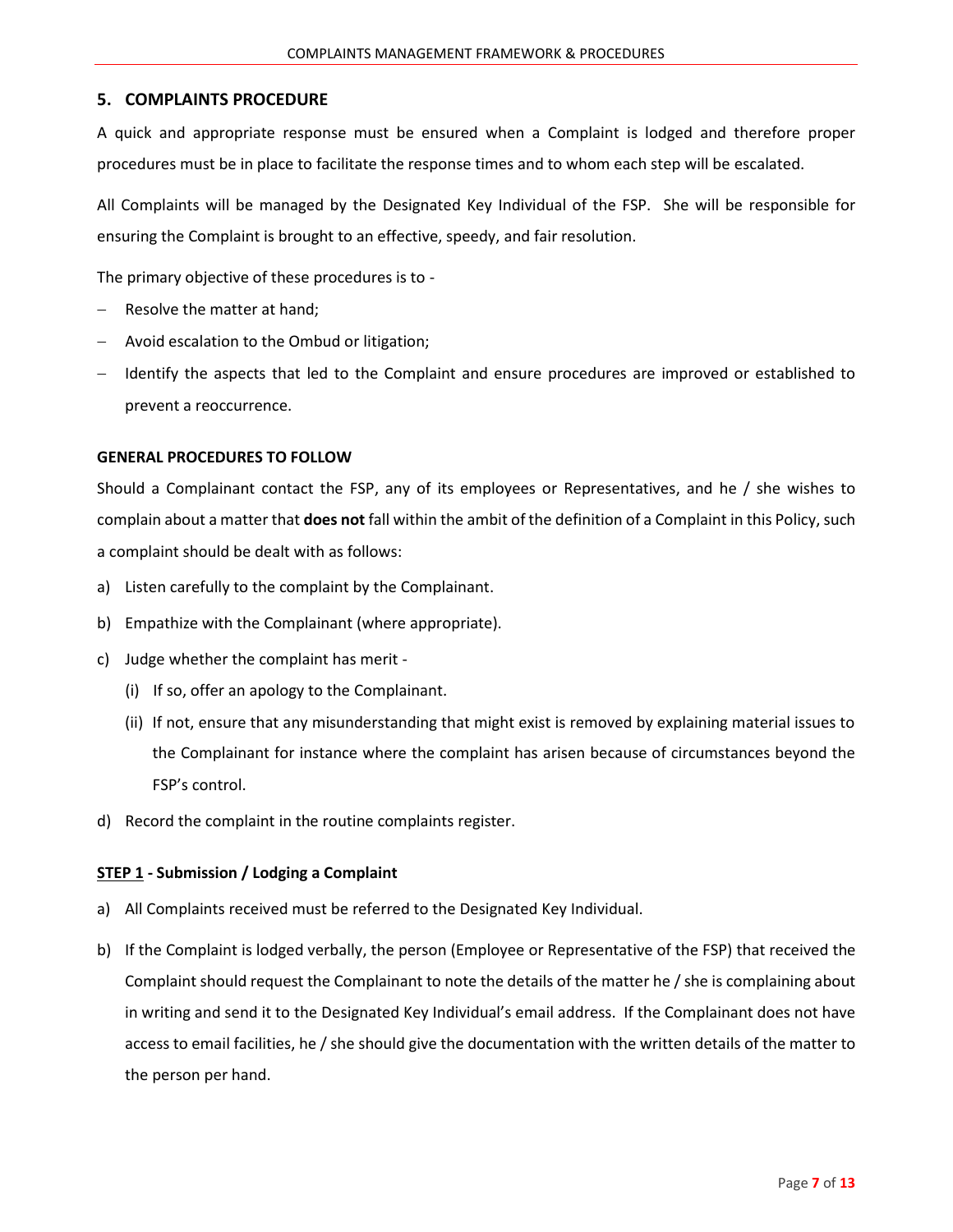- c) The Complainant should be requested to include the following information in the email / document(s):
	- (i) Client / Complainant's details (*name, surname, ID number, contact details*)
	- (ii) Date of Complaint and description thereof
	- (iii) Any documentary proof, if applicable
- d) If a Complaint is submitted directly to the external Compliance Officer of the FSP, he will inform the Designated Key Individual and refer the Complainant to her. Depending on the seriousness of the Complaint he might remain involved or will step in again if the Complaint cannot be resolved internally and the matter is escalated.

#### **STEP 2 - Acknowledgement & Recording of Complaint**

- a) The Designated Key Individual will acknowledge receipt of the Complaint in writing to the Complainant within 2 (two) working days.
- b) From the details received, she must determine whether the Complaint is a **Complaint**, a **Client Query** or both as defined in this policy.
- c) If it is determined that it is a **Client Query** only, she must:
	- (i) refer it to the applicable Product Provider (Insurer) who can assist with the information or carry out the action / transaction requested by the Complainant; or
	- (ii) provide the information or carry out the action / transaction herself; or
	- (iii) refer it to the person within the FSP that can provide the information or carry out the action / transaction requested by the Complainant.
- d) If it is determined that it is a **Complaint**:
	- (i) It must be validated, categorised, and logged as a new Complaint on the Complaints Register.
	- (ii) The Complaint must be recorded on the 4D Net where all relevant documentation, correspondence, controls, and subsequent retention of the Complaint will be saved and stored.
	- (iii) The Designated Key Individual must now determine whether it is a **Reportable Complaint** as defined in this policy. If it is a Reportable Complaint continue with the steps below:
		- 1) The Complaints Resolution procedures must be emailed or given to the Complainant.
		- 2) Where appropriate the Product Provider (Insurer) involved should be formally notified in writing as to the nature and extent of the Complaint.
		- 3) Should the Complaint be of a serious nature or if it involves the Designated Key Individual, the external Compliance Officer must be informed at the soonest reasonable opportunity.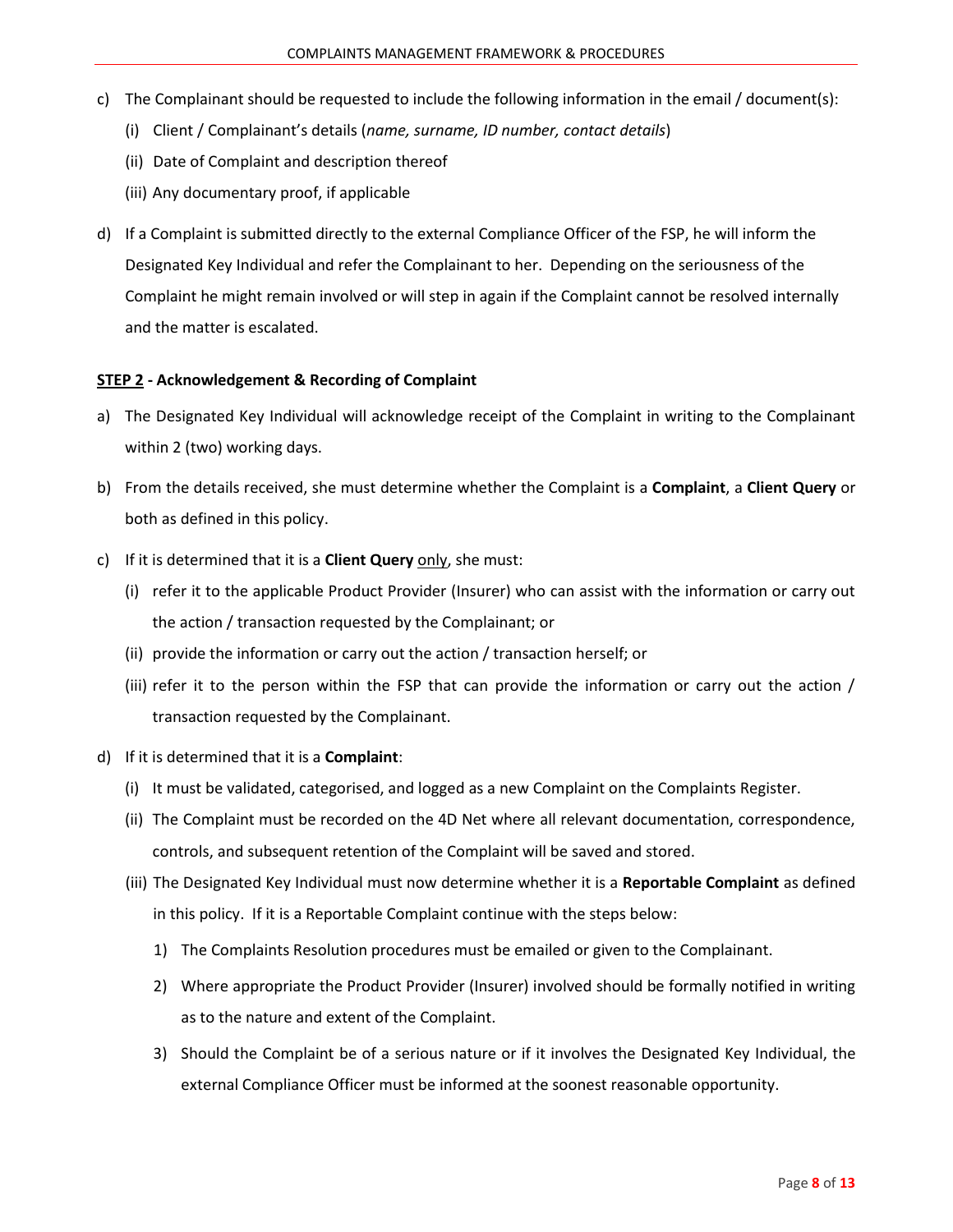- 4) If the Complaint is such that a simple investigation into the matter will resolve the problem, the incident must still be logged as a formal Complaint and all other aspects of this procedure are to be followed.
- (iv) If it is a **Non-Reportable Complaint** the Key Individual must ensure that:
	- 1) the Complaint is resolved and **Upheld** immediately; or
	- 2) the Complaint is resolved and Upheld as per the 'Client Query' (section (c)) **within 5** (**five**) **working days** from the date the Complaint was received.

#### **STEP 3 – Investigation and Response**

- a) The Designated Key Individual must investigate the Complaint immediately, and the necessary action must be taken to resolve the Complaint **within 5 (five) working** days.
- b) If the above timeframe is not possible, she must advise the Complainant of steps taken and expected date of Resolution.
- c) The nature of the Complaint and the product type will also be taken into account when the above points are considered.
- d) The Complaints Register must be updated continuously with all developments and activities.
- e) A "Task" must be created on Outlook to ensure ongoing management of the Complaint until it is resolved.
- f) Where applicable, she must ask the external Compliance Officer to assist with the investigation.
- g) The Complainant must be informed in writing of the Resolution and outcome of the Complaint.

#### **STEP 4** - **Specific steps to be followed in respect of the following outcomes:**

#### Complaint resolved & Upheld:

- a) If the matter is minor and quickly resolved, to the satisfaction of the Complainant, a formal written note is to be sent to the Complainant confirming the action taken. A file note is to be drawn up on the nature of the Complaint, what the cause was and how the matter was resolved.
- b) Any commitment by the FSP to make a **Compensation Payment**, **Goodwill Payment** or any other action offered to rectify the matter must be made formally in writing and a formal written response should be asked for in return.
- c) The abovementioned commitment must be carried out without undue delay and within the agreed timeframes.
- d) Once totally resolved, the Complaints register is to be completed and the file closed.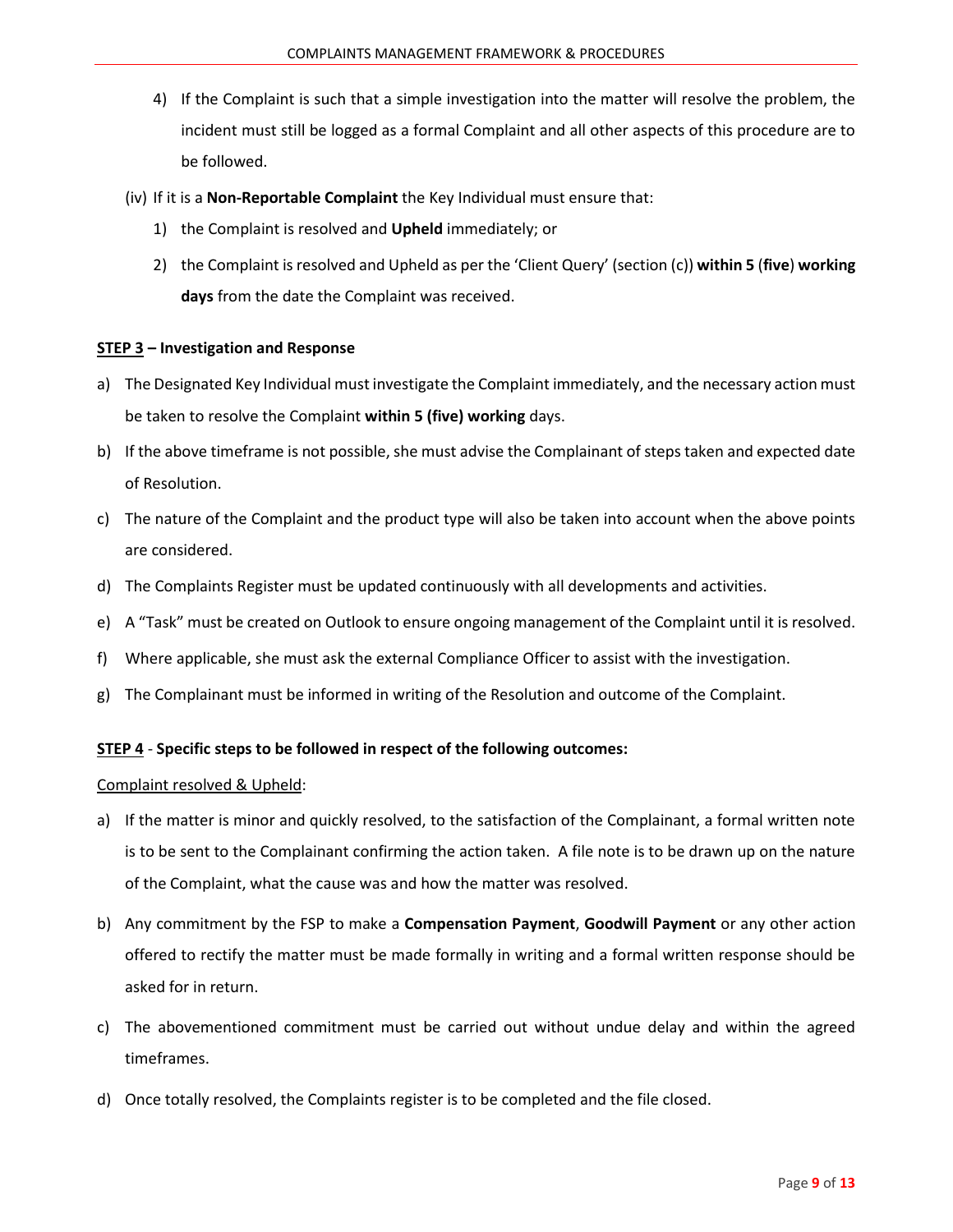## Complaint without foundation:

- a) If the matter is investigated and the Complaint is found to be without foundation or based on incorrect or poor facts a formal response is to be sent to the Complainant detailing that the matter will not be taken further. This response should be sent within a reasonable time taking into consideration the complexity of the matter.
- b) If the Complainant does not accept the decision, he / she must be informed in writing of the Complaints Escalation Process as defined in this Policy.

## Complaint Rejected:

- a) If the matter is investigated and the Complaint is rejected or is not resolved **within 6 (six) weeks**, the Complainant must be notified in writing.
- b) The Complainant must further be informed in writing of the Complaints Escalation Process as defined in this Policy.

# **6. COMPLAINTS ESCALATION PROCESS**

- a) Should a Complainant not be satisfied with the outcome of a Complaint, the Complainant has the right to have the decision **reviewed** by the board of directors or other Key Individuals that holds the appropriate knowledge, expertise, experience, seniority and authority to deal with the review and escalation process.
- b) When a decision has been made, a response should be given to the Complainant in writing detailing the outcome of the review and the reasons for the decision.
- c) If the Complainant is not satisfied with the outcome of the review an offer of mediation must be made. This mediation should involve the external Compliance Officer and all other interested parties that also need to be involved depending upon the nature of the Complaint.
- d) Should mediation not achieve a resolution the Complainant must be advised in writing of his / her right to approach the relevant Ombud or the FSCA within **6 (six) months** of the occurrence of the conduct giving rise to the Complaint. The relevant contact details are noted at the end of this policy (section 10)

# **7. RECORDKEEPING, MONITORING & ANALYSIS OF COMPLAINTS**

The FSP must ensure that all Complaints and related information are recorded accurately and that these records are kept secure and for a minimum period of **5 (five) years**.

The FSP will update its Complaints Register as and when new **Reportable Complaints** are received, progress has been made or Complaints has been resolved.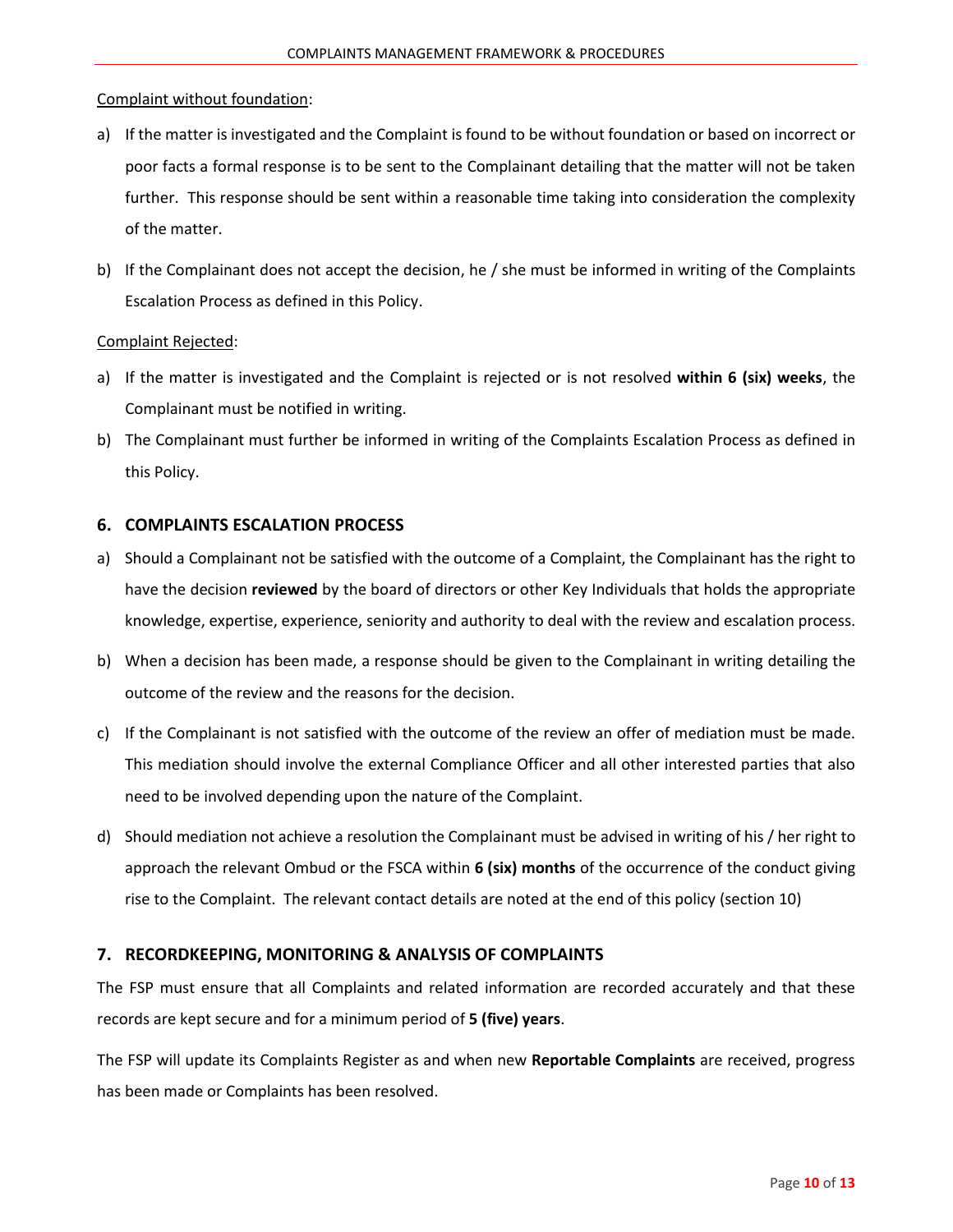The following in respect of Reportable Complaints will be recorded in the Complaints Register -

- − All relevant details of the Complainant and the subject matter of the Complaint;
- − A list of all the copies received of relevant evidence, correspondence, and decisions and which are kept in the relevant Complaints' folders.
- The category of the Complaint.
- Progress and status of the Complaint, including whether such progress is within or outside any set timelines.

A separate Register will be kept for analysis purposes and will be updated on an ongoing basis. This Register will include the following data in respect of Reportable Complaints -

- − number of Complaints **received**
- − number of Complaints **upheld**
- number of **rejected** Complaints and reasons for the rejection
- − number of Complaints **escalated** by Complainants to the internal Complaints Escalation process
- − number of Complaints **referred** to an **Ombud** and their outcome
- − number and amounts of **compensation payments** made
- − number and amounts of **goodwill payments** made
- − total number of Complaints **outstanding**

Complaint's information recorded in both these registers will be scrutinised and analysed by the Designated Key Individual on an ongoing basis and utilised to manage conduct risks and affect improved outcomes and processes for the FSP's Clients, and to prevent recurrences of poor outcomes and errors.

All the Complaints will also be investigated by the external Compliance Officer on an annual basis to ensure that remedial action was taken to avoid that a similar Complaint arises in the future

# **8. RIGHTS AND DUTIES OF THE FSP**

If the Complaint was submitted to the office of the FAIS Ombud directly, the Rules governing the proceedings make provision for the following rights and duties of the FSP:

- The FSP has a right to be informed of the Complaint submitted to the Ombud to enable the FSP to respond thereto fully.
- − The FSP may submit any information or documentation that is relevant to the Complaint.
- The FSP has a duty to submit further information if requested by the Ombud and if needed, to discuss the matter with the Ombud.
- The FSP has a duty to act professionally and reasonable.
- The FSP must cooperate with a view to ensuring efficient Resolution of the Complaint.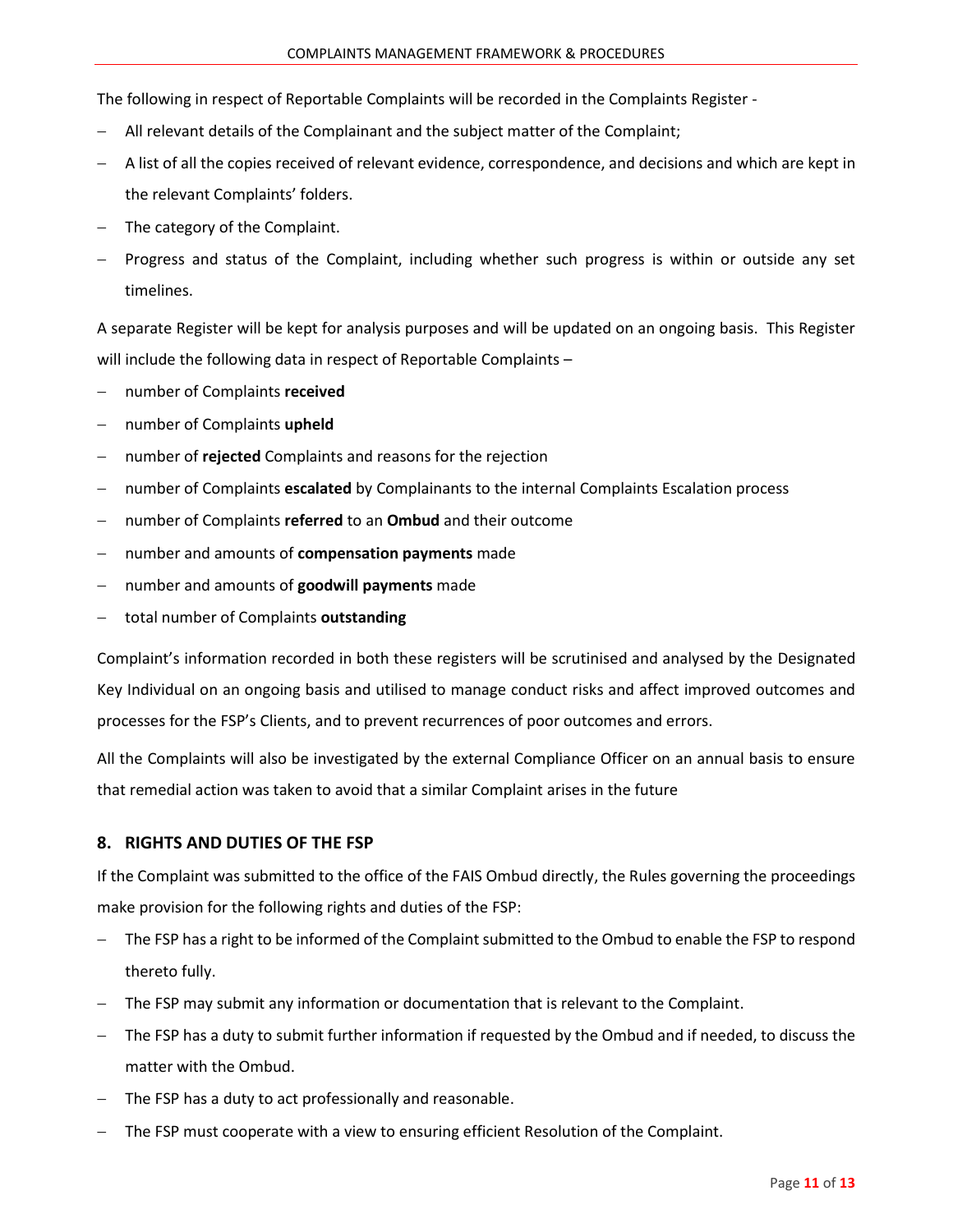# **9. CATEGORISATION OF REPORTABLE COMPLAINTS**

The FSP has determined that the following categories of Complaints might be applicable according to its

business model, product providers (Insurers), financial products, financial services, and client base –

|    | <b>Complaints in respect of the FSP</b>                                                                                                   |
|----|-------------------------------------------------------------------------------------------------------------------------------------------|
|    | 1) Contravention or non-compliance with an agreement, a law, a rule, or a code of conduct which is<br>binding on the FSP                  |
| 2) | Willful or negligent action or failure to act, that has caused the Complainant harm, prejudice, distress,<br>or substantial inconvenience |
| 3) | The Complainant has been treated unfairly                                                                                                 |
| 4) | Dissatisfaction with financial services or related services received from the FSP, Representatives and<br>Employees                       |
|    | 5) Complaints relating to factually incorrect information provided regarding financial product/s or services                              |
|    | 6) Complaints relating to financial advice received                                                                                       |
|    | 7) Complaints relating to complaints handling                                                                                             |
| 8) | Breach of an agreement with the Client / Complainant                                                                                      |

9) Any complaints of bad faith, malpractice, impropriety, repetition or recurrence of any matter about which there has been a recent complaint /s

| <b>Complaints in respect of the Product Provider</b> |  |
|------------------------------------------------------|--|
|------------------------------------------------------|--|

| 1) | Contravention or non-compliance with an agreement, a law, a rule, or a code of conduct which is<br>binding on the Product Provider                       |
|----|----------------------------------------------------------------------------------------------------------------------------------------------------------|
| 2) | Maladministration or wilful or negligent action or failure to act, that has caused the person harm,<br>prejudice, distress, or substantial inconvenience |
| 3) | The person has been treated unfairly                                                                                                                     |
| 4) | Complaints relating to:<br>$-$ the design of a financial product                                                                                         |
|    | - financial service or related service received                                                                                                          |
|    | - fees, premiums / other charges related to that financial product / service                                                                             |
|    | 5) Complaints relating to factually incorrect information provided regarding financial product/s or services                                             |
| 6) | Complaints relating to financial product performance                                                                                                     |
|    | 7) Complaints relating to complaints handling                                                                                                            |
| 8) | Complaints relating to financial product accessibility or changes                                                                                        |
| 9) | Complaints relating to premium or lapsing of a financial product                                                                                         |
|    | 10) Complaints relating to insurance risk claims, including non-payment of claims                                                                        |